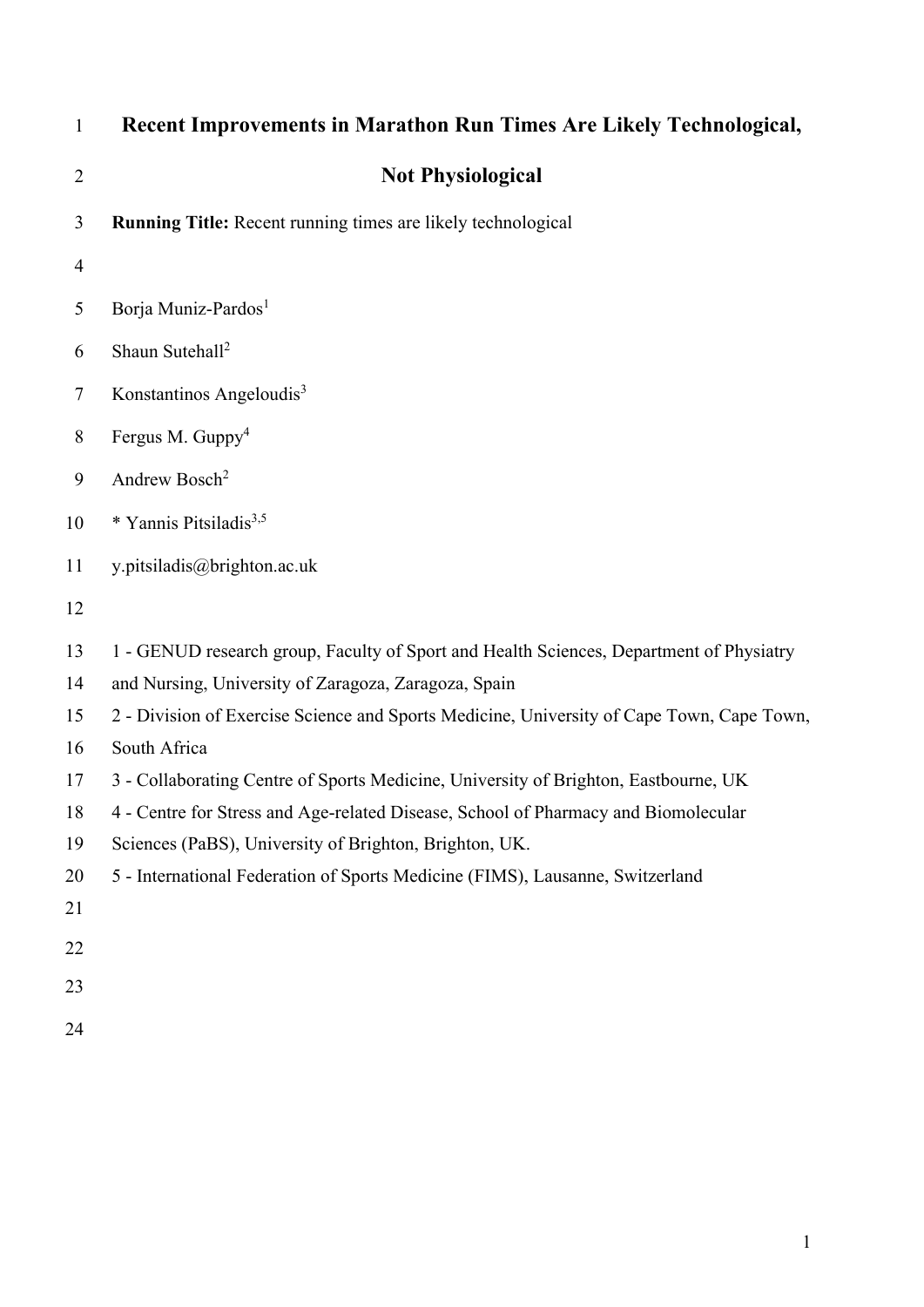### **Abstract**

 Every women's and men's world records from 5 km to the marathon has been broken since the introduction of carbon fibre plate (CFP) shoes in 2016. This step-wise increase in performance coincides with recent advancements in shoe technology that increase the elastic properties of the shoe thereby reducing the energy cost of running. The latest CFP shoes are acknowledged to increase running economy by more than 4%, corresponding to a greater than 2% improvement in performance/run time. The recently modified rules governing competition shoes for elite athletes, announced by World Athletics, that includes sole thickness must not exceed 40 mm and must not contain more than one rigid embedded plate, appear contrary to the true essence and credibility of sport as access to this performance-defining technology becomes the primary differentiator of sporting performance in elite athletes. This is a particular problem in sports such as athletics where the primary sponsor of the athlete is very often a footwear manufacturing company. The postponement of the 2020 Summer Olympics provides a unique opportunity for reflection by the world of sport and time to commission an independent review to evaluate the impact of technology on the integrity of sporting competition. A potential solution to solve this issue can involve the reduction of the stack height of a shoe to 20 mm. This simple and practical solution would prevent shoe technology from having too large an impact on the energy cost of running and, therefore, determining the performance outcome.

## **Key Points**

 • Recent improvements in marathon world records are unlikely physiological but rather technological, if for no other reason that such a step-wise improvement in physiological attributes underpinning performance are unlikely. On the other hand, there has been such a step improvement in shoe technology.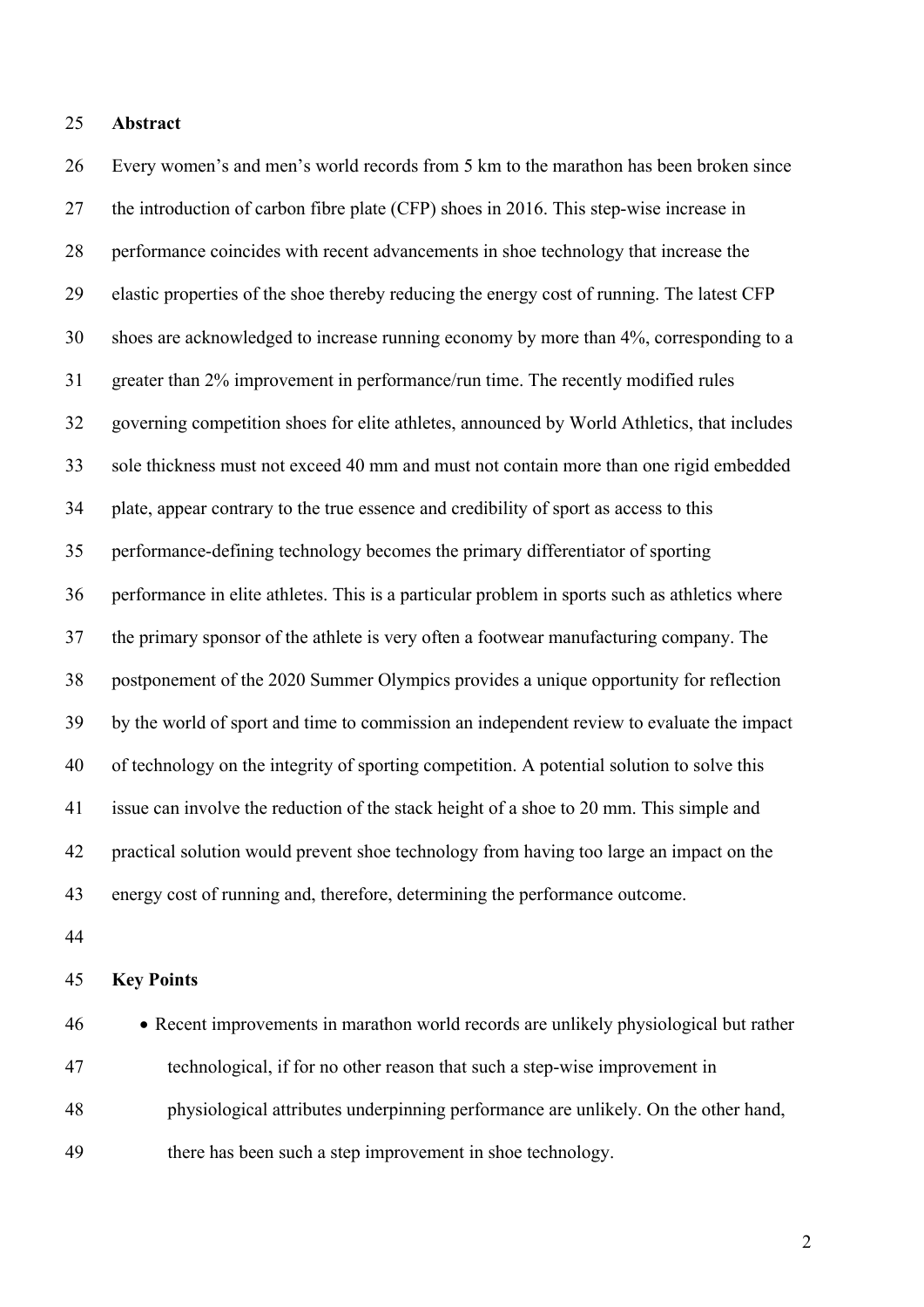| 50 | • Current shoe designs for road running, and more recently for track running, that       |
|----|------------------------------------------------------------------------------------------|
| 51 | include a CFP seem to greatly reduce the energy cost of running and, as a                |
| 52 | consequence, most long-distance road running records have been broken in the last        |
| 53 | three years by athletes wearing CFP shoes.                                               |
| 54 | • Current rules are therefore no longer fit for purpose, requiring revision to safeguard |
| 55 | the integrity of sport. A potential solution to solve this issue can involve the         |

reduction of the stack height of a shoe to 20 mm.

# **1. Background**

 On 12th October 2019, Kenyan athlete Eliud Kipchoge ran 42.2 km in 1:59:40 h:min:sec racing in personalised carbon fibre plate (CFP) shoes (i.e., Nike Alphafly) in an unofficial event in Vienna [1]. The following day, Eliud's compatriot Brigid Kosgei ran 2:14:04 in the Chicago marathon using Nike prototype CFP shoes, breaking Paula Radcliffe's 16 year-old women's marathon record by over a minute [2]. Kosgei's previous personal best times were 2:18:35 and 2:18:20 set at the 2018 Chicago and 2019 London marathons, respectively [3,4]. Since the launch of CFP shoes by Nike in 2016, the men's and women's world records in long-distance road running (i.e., from 5 km to the marathon) have all been broken by athletes wearing CFP shoes (Table 1), raising concerns that the introduction of this technology leads to a distinct non-physiological advantage. Notably, the first spikes including a full-length rigid plate within the midsole were introduced by Nike at the 2020 70 Diamond League in Monaco  $(14<sup>th</sup>$  of August 2020), and their impact was immediate [5]. Of the 65 athletes competing in races between 800 and 5 000 m, 50 athletes wore Nike spikes, and 40 of these athletes wore the new spiked shoes [6]. During this event, the 5 000 m male world record was broken by an athlete wearing the new spikes; a record that had stood for 16 years [7]. Two months later during a race in Valencia, this same athlete broke 15-year-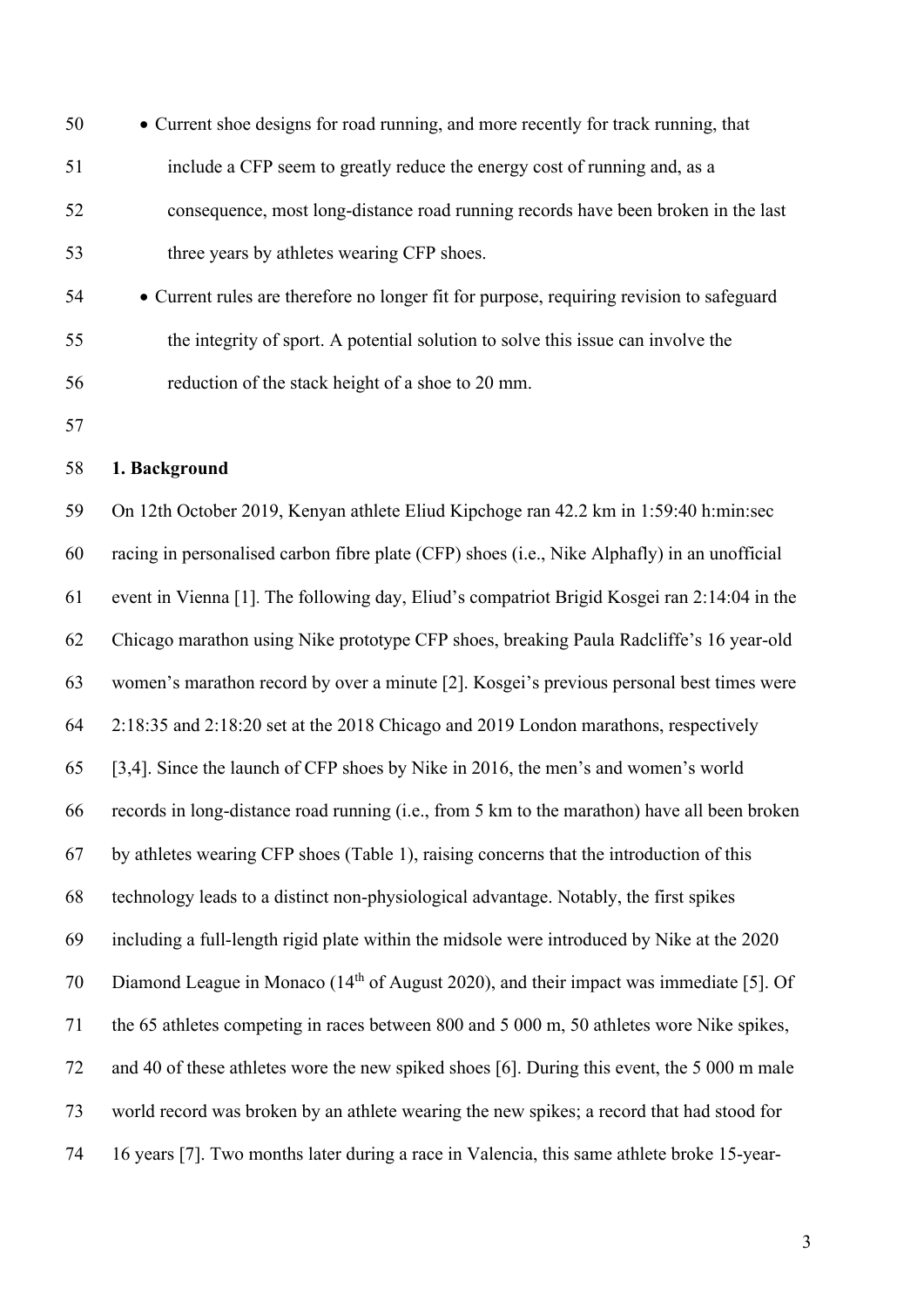| 75       | old world record in the men's 10 000 m wearing the same spiked shoe (Table 1) [8]. This       |
|----------|-----------------------------------------------------------------------------------------------|
| 76       | event in Valencia also saw Ethiopian athlete Letesenbet Gidey break 12-year-old world         |
| 77       | record in the women's 5 000 m (Table 1) [8]. This situation has led some athletes to take     |
| 78       | drastic measures, for example, a well-known Spanish marathoner who holds the third fastest    |
| 79       | Spanish marathon time: 2:07:27 h:min:sec, chose to break his Adidas contract to use a Nike    |
| 80       | CFP shoe and subsequently qualified for Tokyo 2020 [9]. In response to the performance        |
| 81       | advantage experienced by athletes wearing CFP shoes designed by Nike, other companies         |
| 82       | have reacted by designing their own CFP shoes aiming to provide their athletes with a         |
| 83       | competitive advantage (shoe models displayed in Table 2).                                     |
| 84       |                                                                                               |
| 85<br>86 | [INSERT TABLE 1 HERE]                                                                         |
| 87       | [INSERT TABLE 2 HERE]                                                                         |
| 88       |                                                                                               |
| 89       | 2. Carbon-fibre plate shoes and running performance                                           |
| 90       | While the true impact of CFP shoes on running performance remains to be scientifically        |
| 91       | tested in the field, there are indications that the recent improvements in long-distance      |
| 92       | running times are unlikely to be biologically driven. Three main strategies have been         |
| 93       | proposed to reduce mechanical energy during exercise and therefore increase physical          |
| 94       | performance: (a) to optimise the musculoskeletal system, (b) to maximise the energy           |
| 95       | returned, and (c) to minimise the energy loss or absorption [61,62]. Previous studies [63,64] |
| 96       | have demonstrated that flexion of the forefoot or metatarsophalangeal joint during running    |
| 97       | induces greater energy loss, resulting in reduced running and jumping energy costs when       |
| 98       | increasing the midsole longitudinal bending stiffness of a shoe and reducing the range of     |
| 99       | motion of the metatarsophalangeal joint. The current shoe technology including both CFP       |
| 100      | and thick but light midsoles (especially those composed of a polyamide block amide, PEBA      |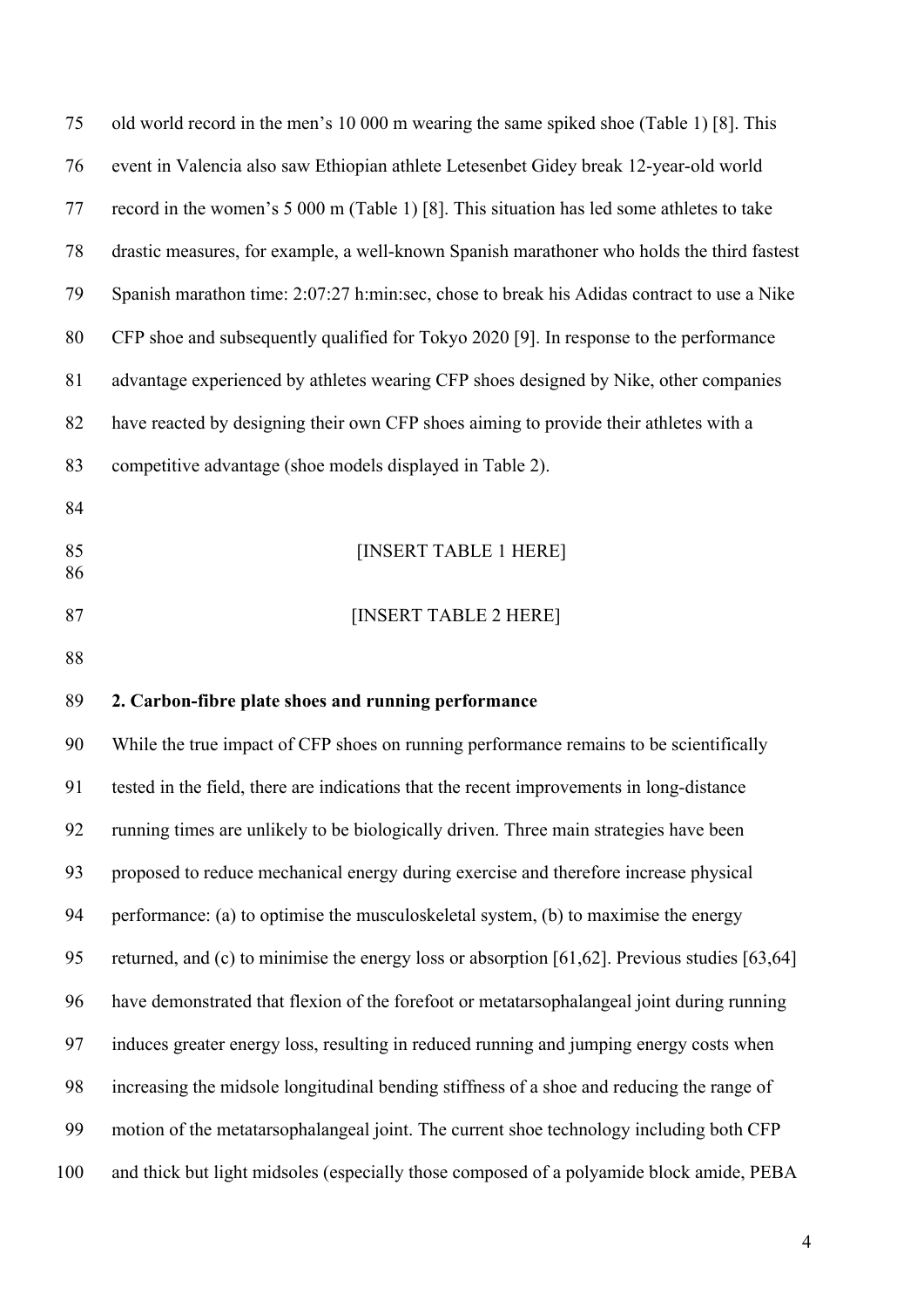[65]) are designed for increased energy return [66,67] mediated by the action of passive elastic recoil, requiring less energy per step [68]. In order to obtain a more detailed image, our group performed a computed tomography scan of the CFP shoe that was used to win the 2016 Berlin marathon (shown in Figure 1). The success of CFP shoes is reflected in public race reports and shoe records from the social-fitness network Strava. This network, containing hundreds of thousands marathon performances, shows that CFP shoes provide a 3-4% advantage over "traditional" running shoes [69]. Guinness et al. [70] observed in 578 elite marathoners (308 males, 270 females) that switching to CFP running shoes resulted in 75% of men running 1.5-2.9% faster (from 2 to 4 min) and 71% of women running 0.8- 2.4% faster (from 1 to 4 min) during a marathon. These findings are consistent with an observational experiment by our group, in which we determined the effects of wearing CFP shoes (Vaporfly NEXT%) compared with "traditional" race shoes by the same manufacturer on 10 km performance in a semi-elite female athlete in 40+ age category. This athlete ran a total of six 10 km races over similar courses (three wearing a race shoe without a CFP, and three in the Nike NEXT%, in a randomised order) with a minimum of two weeks between races, and maintaining her habitual training load throughout this period. The courses were flat and at sea-level, and the CFP shoe elicited a 2.3% improvement over the "traditional" racing shoe (Mean time: 39:04 min:sec vs. 40:03 min:sec, respectively). Notably, running 119 cadence was identical (195 steps·min<sup>-1</sup>) but stride length was 5 cm longer in the CFP shoe. **INSERT FIGURE 1 AROUND HERE** 

 Laboratory studies have reported improvements of approximately 4% in running economy (RE) while exercising in CFP shoes at a submaximal intensity (commonly between 14 and 125 18 km·h<sup>-1</sup>) during a period of approximately 5 min [66,71,72]. Notably, large inter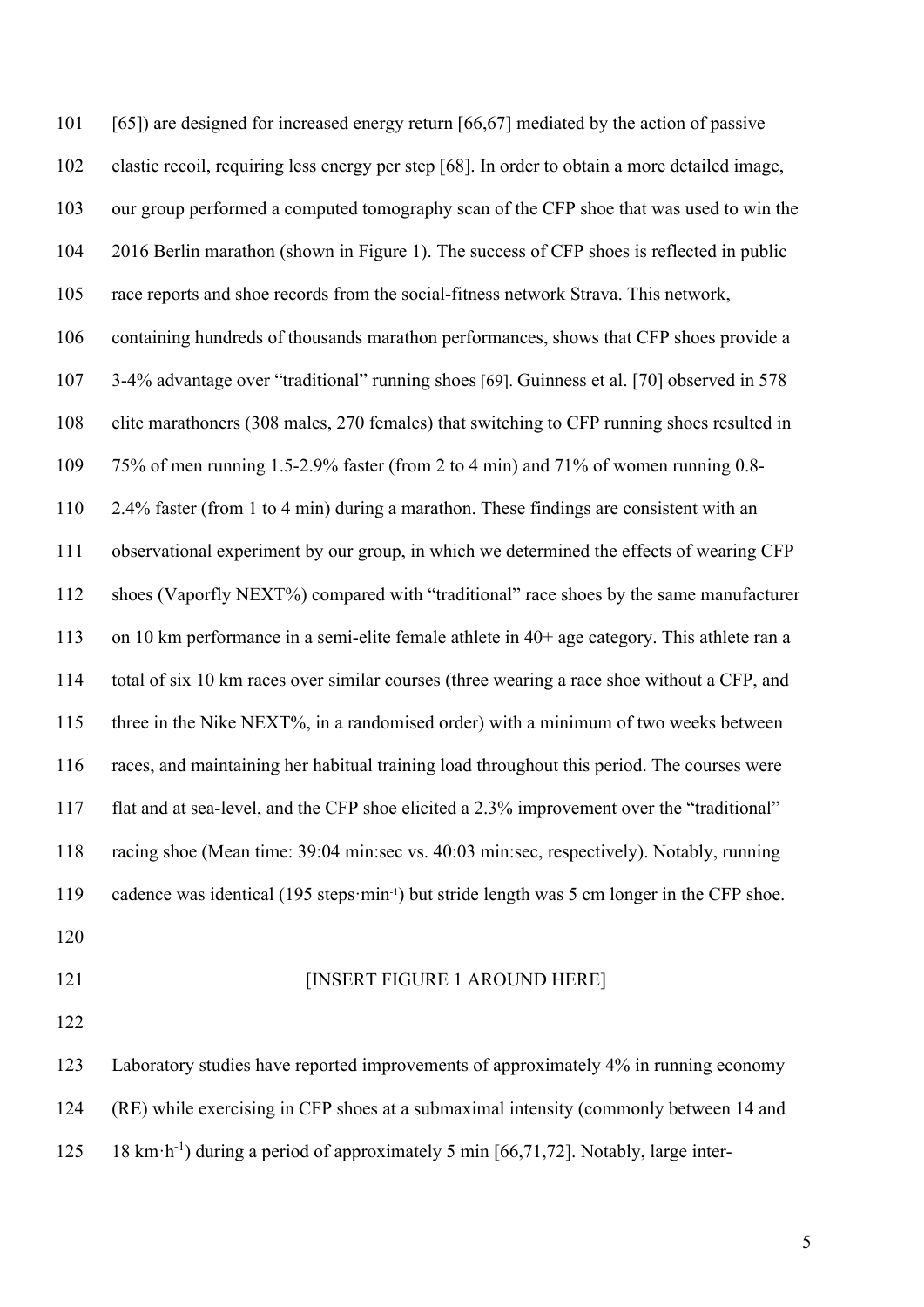individual differences in this important proxy of running performance have also been observed, with some runners experiencing no improvements in RE and others showing up to 6.4% [72]. This wide range of response in RE to CFP shoes seems to depend upon foot strike patterns and the different optimal shoe stiffness for different runners [12]. This inter- individual response to CFP shoes represents a priority area of future research. In our 131 laboratory, the RE of an Olympic and current male world record holder improved by 2.6% 132 when running on a treadmill at 21 km·h<sup>-1</sup> for 3 min while wearing a shoe containing a CFP compared with his previous preferred racing shoe. Notably, this athlete's personal best in the marathon has improved by 2.7% in the 4 years since transitioning to CFP shoes.

 RE is highly influenced by anatomical and biomechanical differences [73], for example an increased lower-limb length due to a greater stack height of a running shoe will enhance RE when body mass is maintained [74]. Although the precise mechanisms are not clear [75], longer and thinner legs seem to contribute to a greater moment of inertia and therefore a reduced muscular demand to move the legs forward [76]. While increasing stride length has been observed to be more efficient than increasing stride frequency by devoting less energy to leg acceleration, longer legs have shown to favour longer stride length and therefore a 143 better RE [76,77]. In addition to improved RE by increasing leg length, a greater stack height provides an increased spring space within the shoe for more elastic energy to be stored and released during every foot-strike. For example, the 8 mm (from 23 to 31 mm) increase in effective leg length of the Vaporfly 4% shoe compared to its predecessor (i.e., Nike Streak) is thought to explain about 25% improvement provided by the Nike Vaporfly 4% [65]. This is based on a biomechanical model (i.e., the LiMb model) linking limb length to cost of transport in terrestrial animals [78,79]. For running, this model derives the rate of muscular force production during running from effective limb length, the excursion angle of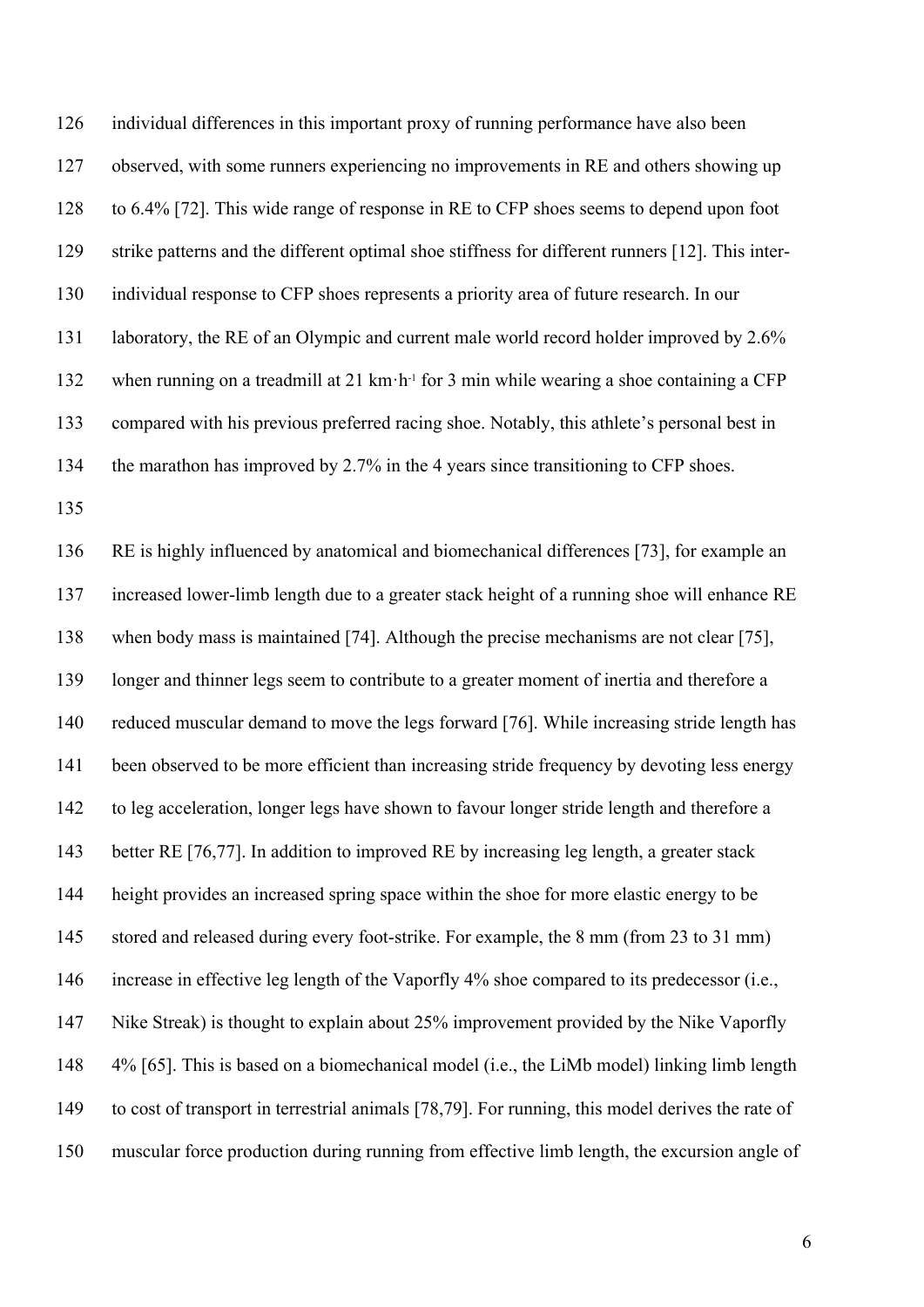the limb during stance phase, and the energy cost of swinging the limb [80]. Although stack height is scaled according to shoe size, this is not linear and provides shorter athletes a disproportionally larger increase in lower leg length, which has been suggested to be a beneficial contributor to RE [75]. The newly released Nike Alphafly offers an additional 8.5 155 mm leg length and spring space (39.5 mm) and can be expected to further enhance RE by more than 4%. The energetic advantage of such CFP shoes is non-physiological and more in line with benefits derived from exoskeletons, blades and prosthetics limbs. While invariably CFP shoes improve running performance, there are no longitudinal studies advocating an increased risk of injury due to a more rigid/stiff sole [81]. However, an experienced marathoner with the second fastest marathon of all time, was forced to withdraw from the 2020 London marathon claiming his use of CFP shoes caused him several injuries due to the lack of foot stability [82]. Future research should also focus on the study of injury risk when using CFP shoes by developing standard testing protocols to identify optimal forefoot stiffness and stability depending on competitive level, individual foot strike patterns and running distances. The outcome of this research should also inform the shoe regulations. 

**3. Issues with current regulation**

 The magnitude of race performance improvements by athletes running in CFP shoes are analogous to those expected from various blood doping substances and methods included on the prohibited list of the World Anti-Doping Agency (WADA), such as erythropoietin, 171 which have been shown to improve performance by 4-6% [83,84]. On  $31<sup>st</sup>$  January 2020, World Athletics reacted to this controversy in shoe technology by announcing new rules stating that sole thickness of a marathon shoe must not exceed 40 mm (25 mm for spiked shoes) and must be on sale for at least four months before they can be used in competition [85]. Soon after, Nike launched the Alphafly shoe with a 40 mm sole, a CFP insert, and the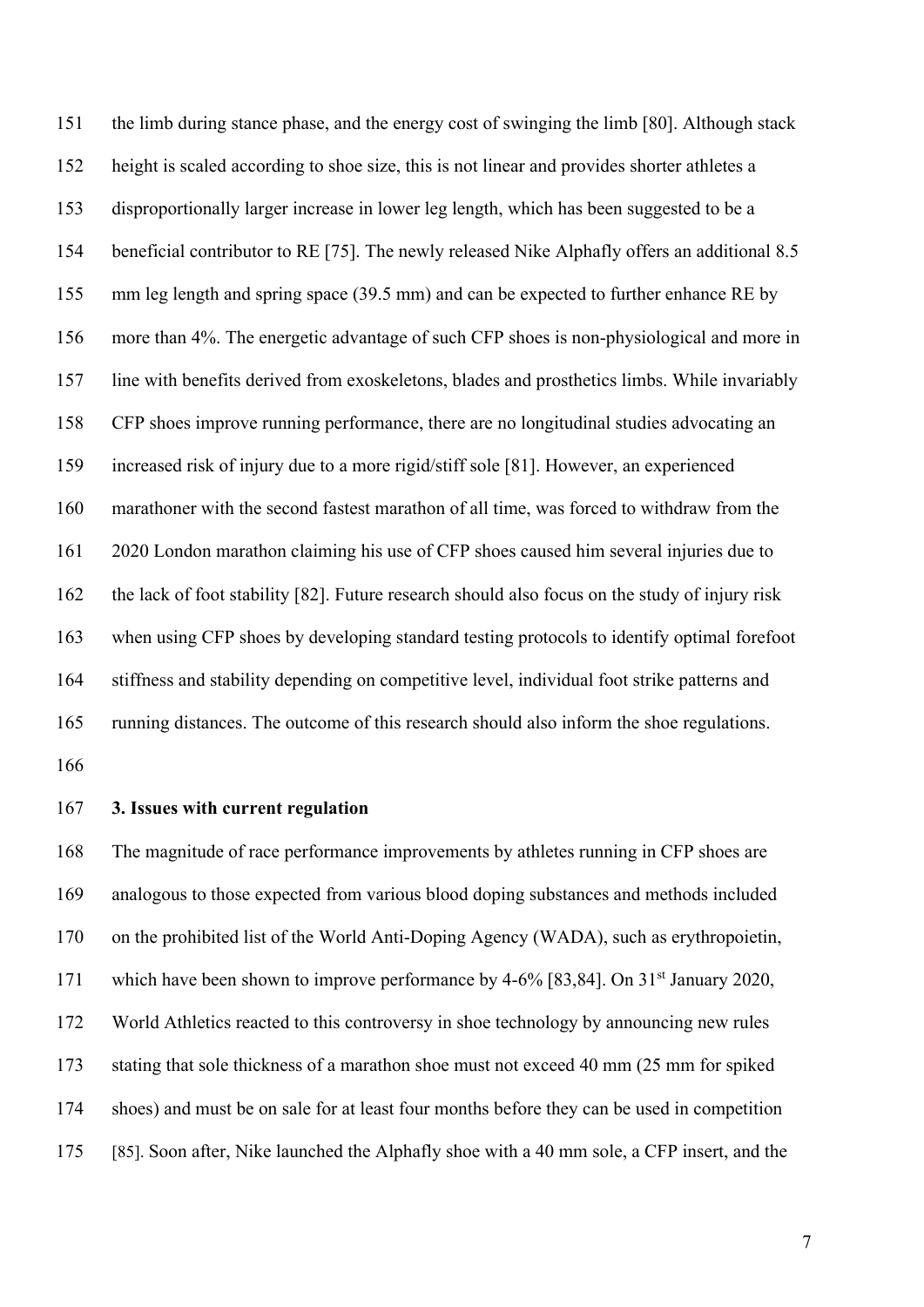addition of air pods in the metatarsal region [86]. The close proximity of the Alphafly launch to the new regulation announcement raised concerns that the rules had been drafted to "legitimise" Nike's CFP shoe series in response to accusations of "technological doping" [87], doing little to protect the principle of fairness in sporting competition. These new rules have resulted in a *footwear arms race* to develop patented CFP inserts by numerous shoe companies (Table 2). This is contrary to another important principle of fairness in sport – *the universality of sport*, where technological developments used by athletes need to be reasonably available to all competitors [85]. The cost of these shoes (shown in Table 2) would limit its availability only to a minority of athletes, being inaccessible for the largest sections of society especially from underdeveloped countries, ironically alienating many East Africans, who have dominated long-distance running worldwide for more than 50 years.

### **4. A solution towards equity and fairness in sport**

 The sudden improvements in performance times witnessed since the emergence of CFP shoes in 2016 seem technologically driven rather than physiological, as recently suggested [88]. Joyner et al. recently discussed the different factors potentially explaining the fast marathons witnessed during the last few years [88]. Physiological and training factors in addition to shoe technology and drafting are proposed as the main contributors to recent official and unofficial (i.e., exhibitions in Monza and Vienna) fast marathons. However, the abrupt drop in world records across all distances since the launch of CFP shoes suggest that shoe technology may have a greater role than the other proposed factors (i.e., since 2017, training methods or the physiology of the athletes are unlikely to have produced such fast marathons). Drafting is undoubtedly another factor influencing the energy cost of running, although this strategy has already been employed during official races much earlier than 2017, which suggests drafting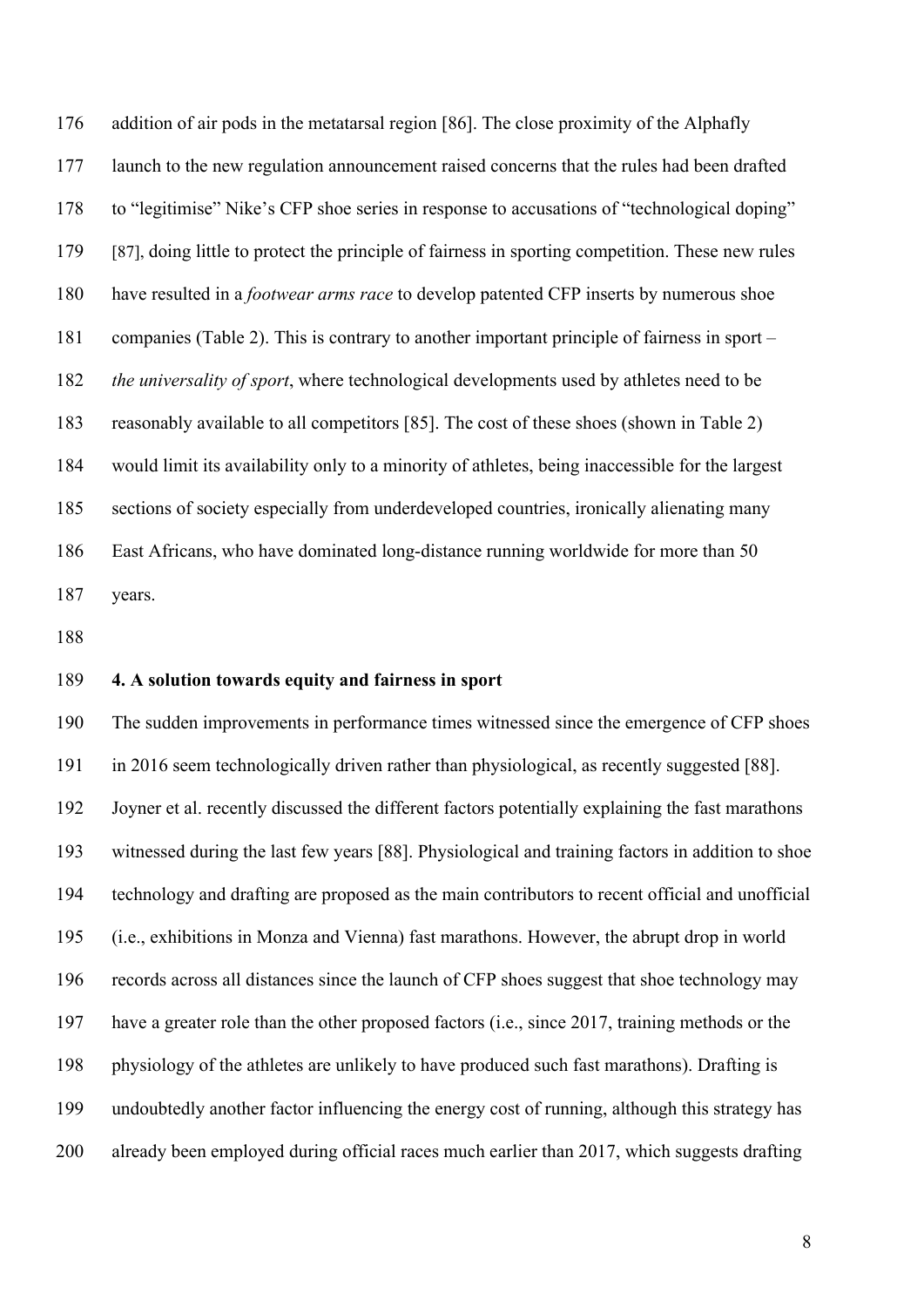201 could not explain the plethora of world records witnessed during the last three years. The International Olympic Committee recently announced a one-year postponement of the 2020 Tokyo Olympics due to the COVID-19 pandemic [89]. This delay provides the opportunity for World Athletics to commission an independent review focusing on technological fairness to systematically evaluate the impact of technology on the essence and integrity of sporting competition. The controversy today surrounding the "legality" and "ethics" of CFP shoes is not unprecedented. In 2009, the International Swimming Federation (FINA) was obliged to modify the rules and ban full-body swimsuits in response to numerous sudden world records broken by swimmers wearing this technology [90]. Similarly, the IAAF (now World Athletics) faced their own technological issue with shoe designs in the 1960s. In the latter case, both the 200 and 400 m world records were broken within the space of two weeks in 1968, with both athletes wearing the newly developed "brush" shoe [91]. This shoe contained 68 small pins, compared with the traditional four or six spike shoes and appeared to improve grip and stability on a racetrack. The advantage of this technology was later confirmed in a study that reported improvements in running performance in five out of six athletes tested [92]. The breaking of two world records within a short time period led to the banning of this technological advancement by the athletics governing body and the records broken with these shoes sponged from the records [91]. The recent decision to permit the use of CFP shoes throughout the sport of athletics (including track) is contrary to previous decisions of this governing body regarding footwear innovations; a decision that must be urgently and carefully reconsidered. A potential solution to solve this issue can involve the reduction of 222 the stack height of a shoe to 20 mm. This simple and practical solution would prevent shoe technology from having too large an impact on the energy cost of running and, therefore, determining the performance outcome. Companies would be able to innovate within this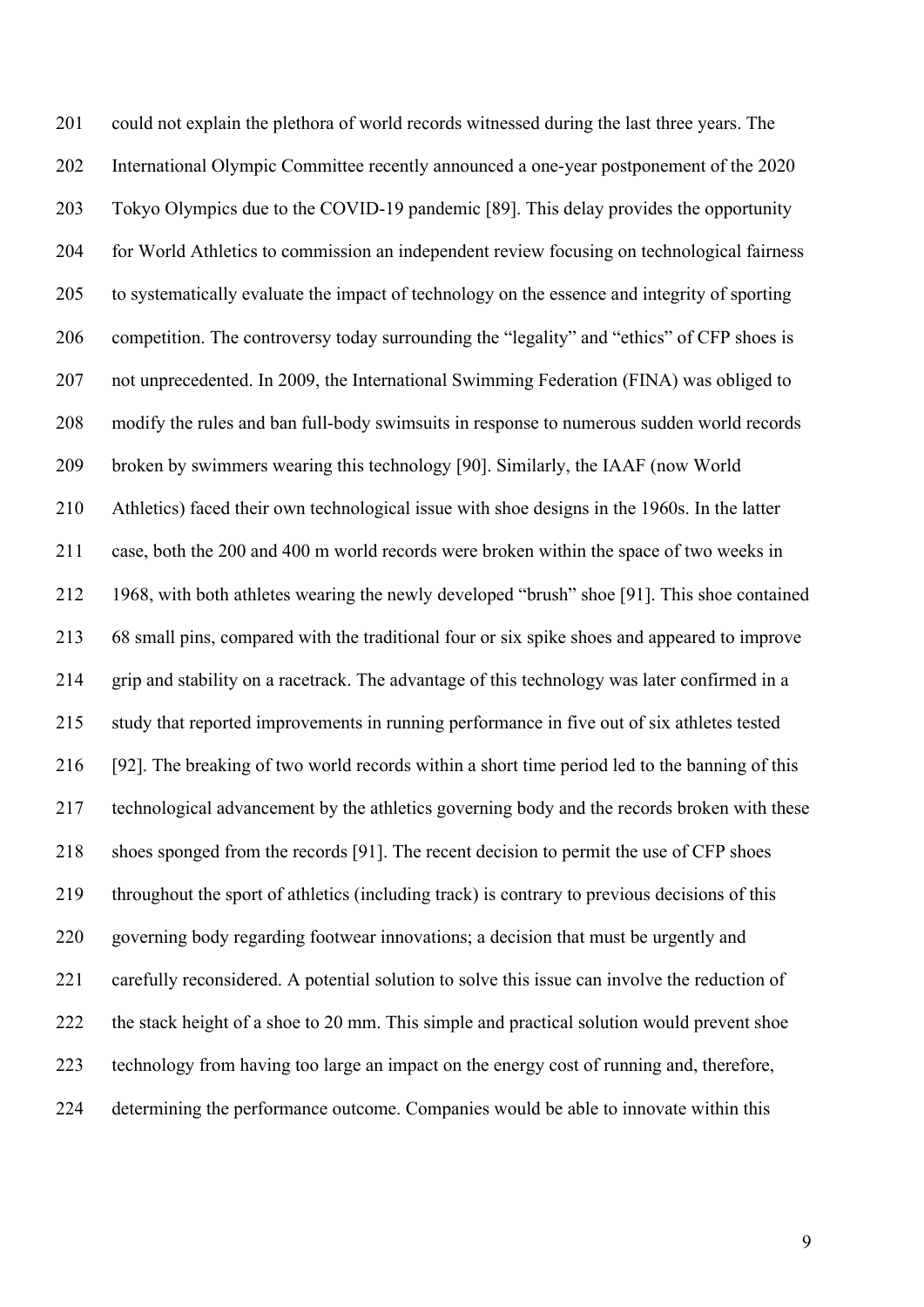space, but shoe technology would not be the primary differentiator of sporting performance in elite athletes.

- **Conflicts of interest** One of the authors, YP, is the founding member of the Sub2 project
- (www.sub2hrs.com). Author SS is a PhD student partly funded by the Sub2hrs project. None
- of the authors are paid consultants or have ownership of any patents linked to the present

review.

- **Funding** No sources of funding were used to assist in the preparation of this article.
- **Ethics approval** Not applicable.
- **Consent to participate** Not applicable.
- **Consent for publication** Not applicable.
- **Availability of data and material** Not applicable.
- **Code availability** Not applicable.
- **Author Contributions** BMP, SS and YP conceived the idea of this review and wrote the first
- draft. KA, FMG and AB significantly contributed during further drafts and all authors read
- and edited the manuscript. All authors approved the final version of the manuscript.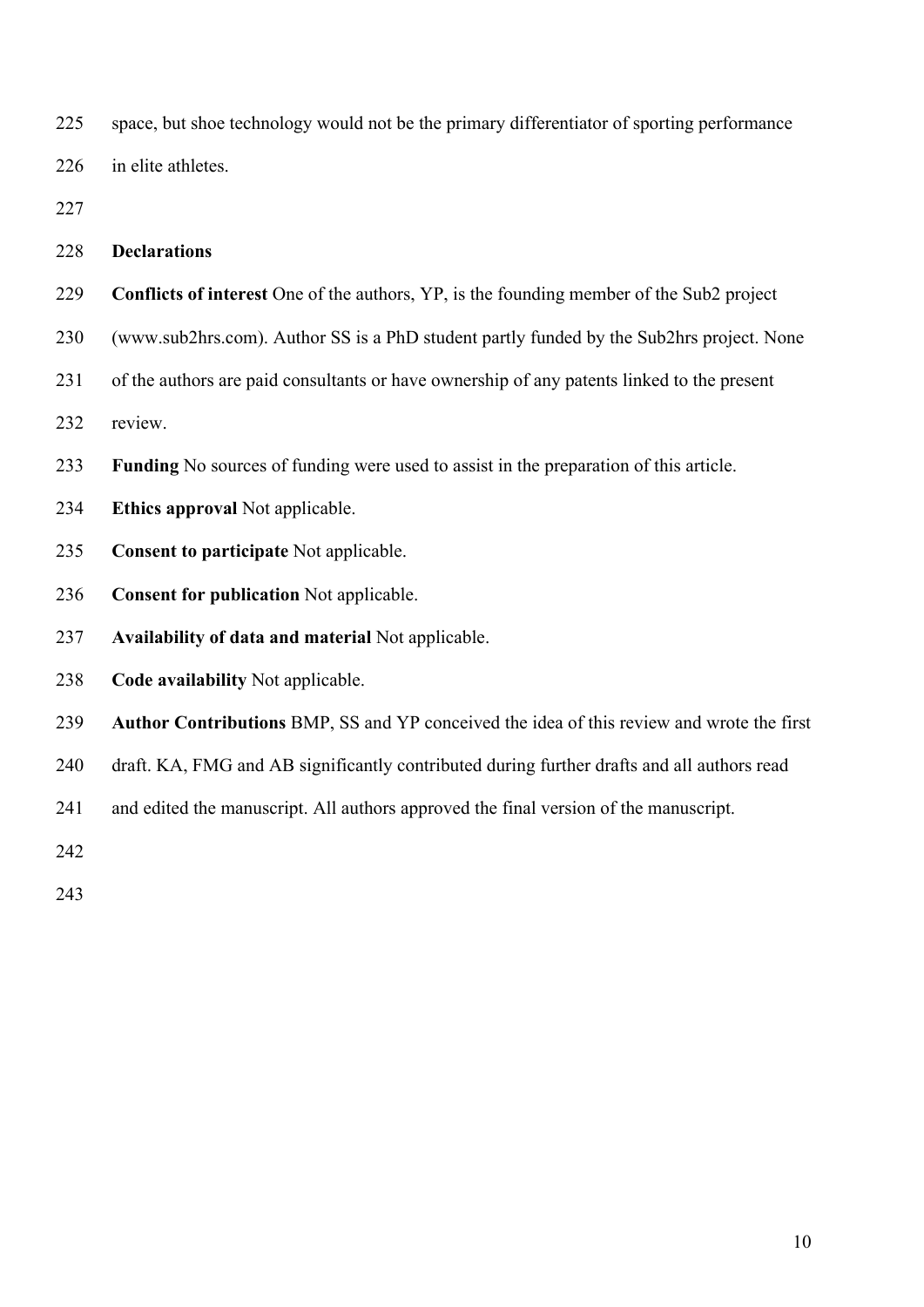#### **References**

- 1. INEOS 1:59 Challenge [Internet]. [cited 2020 Nov 10]. Available from:
- https://www.ineos159challenge.com/
- 2. I can go quicker, says Brigid Kosgei after smashing Paula Radcliffe's world record | Sport |
- The Guardian [Internet]. [cited 2020 Nov 10]. Available from:
- https://www.theguardian.com/sport/2019/oct/13/brigid-kosgei-world-marathon-record-paula-
- radcliffe-chicago
- 3. Brigid Kosgei Wins 2018 Bank of America Chicago Marathon Women's Race NBC
- Chicago [Internet]. [cited 2020 Nov 10]. Available from:
- https://www.nbcchicago.com/news/sports/chicago-marathon/chicago-marathon-2018-
- womens-winner-kosgei-dereje/49990/
- 4. London Marathon 2019: Eliud Kipchoge and Brigid Kosgei Dominate The New York
- Times [Internet]. [cited 2020 Nov 10]. Available from:
- https://www.nytimes.com/2019/04/28/sports/london-marathon-2019.html
- 5. Results: 2020 Herculis Monaco Diamond League | Watch Athletics [Internet]. [cited 2020
- Nov 10]. Available from: https://www.watchathletics.com/article/11192/results-2020-
- herculis-monaco-diamond-league
- 6. Everything we know about Nike's newly-released plated spikes Canadian Running
- Magazine [Internet]. [cited 2020 Dec 1]. Available from:
- https://runningmagazine.ca/sections/gear/everything-we-know-about-nikes-newly-released-
- plated-spikes/
- 7. Joshua Cheptegei breaks 16-year 5,000m world record at Diamond League [Internet].
- 266 [cited 2020 Nov 10]. Available from:
- https://www.telegraph.co.uk/athletics/2020/08/14/joshua-cheptegei-breaks-16-year-5000m-
- world-record-diamond-league/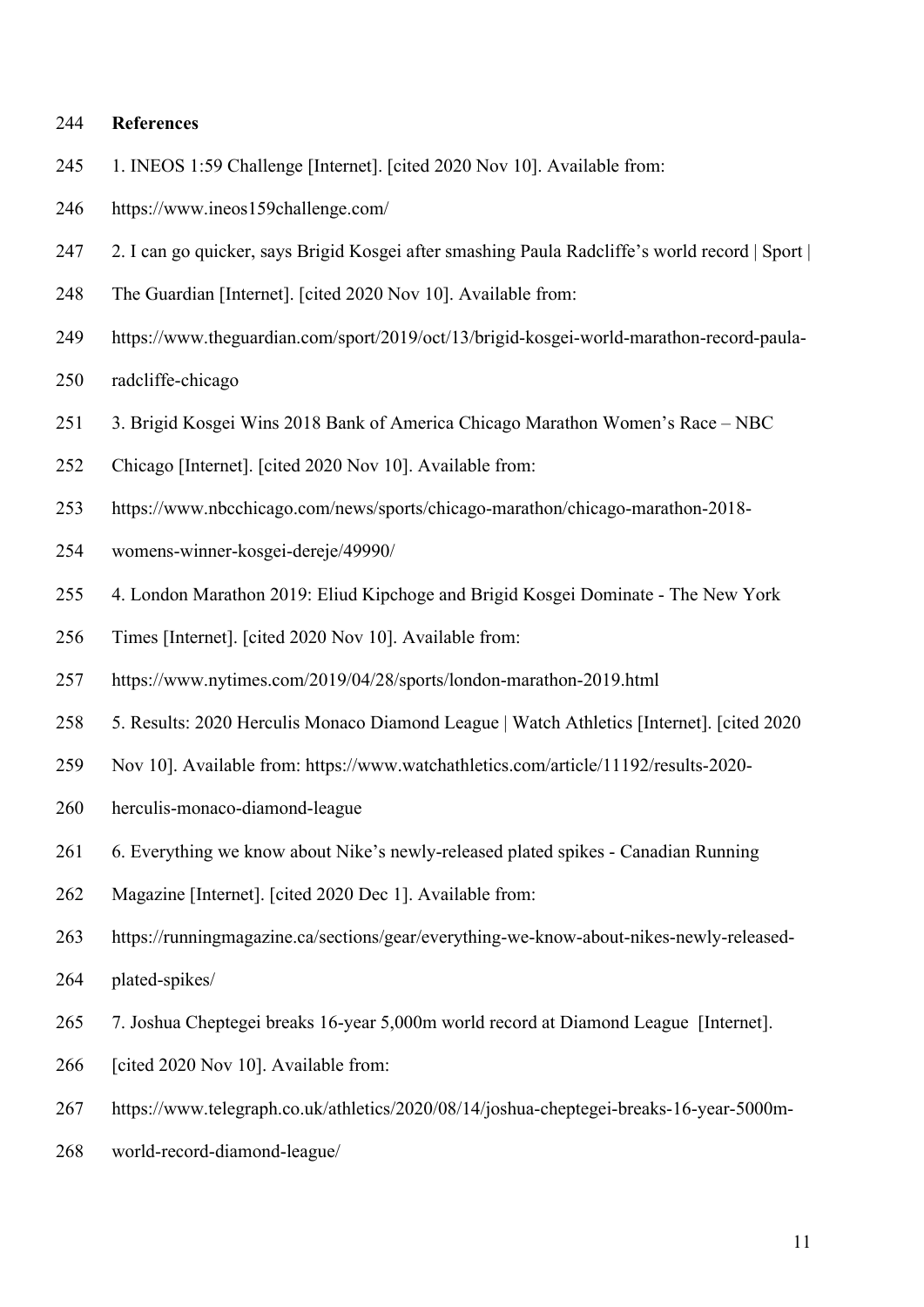- 8. Cheptegei and Gidey break world records in Valencia| News [Internet]. [cited 2020 Nov
- 10]. Available from: https://www.worldathletics.org/news/report/cheptegei-gidey-valencia-

world-records

- 9. The great success of Javi Guerra, the marathoner who broke up with Adidas to run with the
- "magic" Vaporfly Teller Report [Internet]. [cited 2020 Nov 10]. Available from:
- https://www.tellerreport.com/sports/2020-02-23---the-great-success-of-javi-guerra--the-
- marathoner-who-broke-up-with-adidas-to-run-with-the--magic--vaporfly-.rkjorDeV8.html

10. World Athletics [Internet]. [cited 2020 Nov 30]. Available from:

https://www.worldathletics.org/records/by-category/world-records

- 11. Joshua Cheptegei's dominant 5k World Record! || 12:51 WOW!! YouTube [Internet].
- [cited 2020 Nov 30]. Available from: https://www.youtube.com/watch?v=s4dCbp1EFf0

12. Joshua Cheptegei 12:35 5000m World Record!!! - YouTube [Internet]. [cited 2020 Nov

30]. Available from: https://www.youtube.com/watch?v=TO3IHDiUARc

- 13. Rhonex Kipruto 10km Road World Record 26:24 [HD] YouTube [Internet]. [cited 2020
- Nov 30]. Available from: https://www.youtube.com/watch?v=7s\_uVI9ob7A&t=1582s
- 14. 10K World Record: Joshua Cheptegei 26:11 [full race] YouTube [Internet]. [cited 2020
- Nov 30]. Available from: https://www.youtube.com/watch?v=TNaOQBC9gGo
- 15. Joshua Cheptegei World Record at 2018 Zevenheuvelenloop 15km YouTube [Internet].
- [cited 2020 Nov 30]. Available from: https://www.youtube.com/watch?v=lER\_CfDKlCY
- 16. Copenhagen Half Marathon 2019 new World Record! YouTube [Internet]. [cited 2020
- Nov 30]. Available from: https://www.youtube.com/watch?v=bhXRKwEieIw
- 17. Men One Hour Mo Farah World Record 2020 Diamond League Brussels YouTube
- 291 [Internet]. [cited 2020 Nov 30]. Available from:
- https://www.youtube.com/watch?v=4r1jsyKho8o
- 18. Eliud Kipchoge 2018 Berlin Marathon World Record YouTube [Internet]. [cited 2020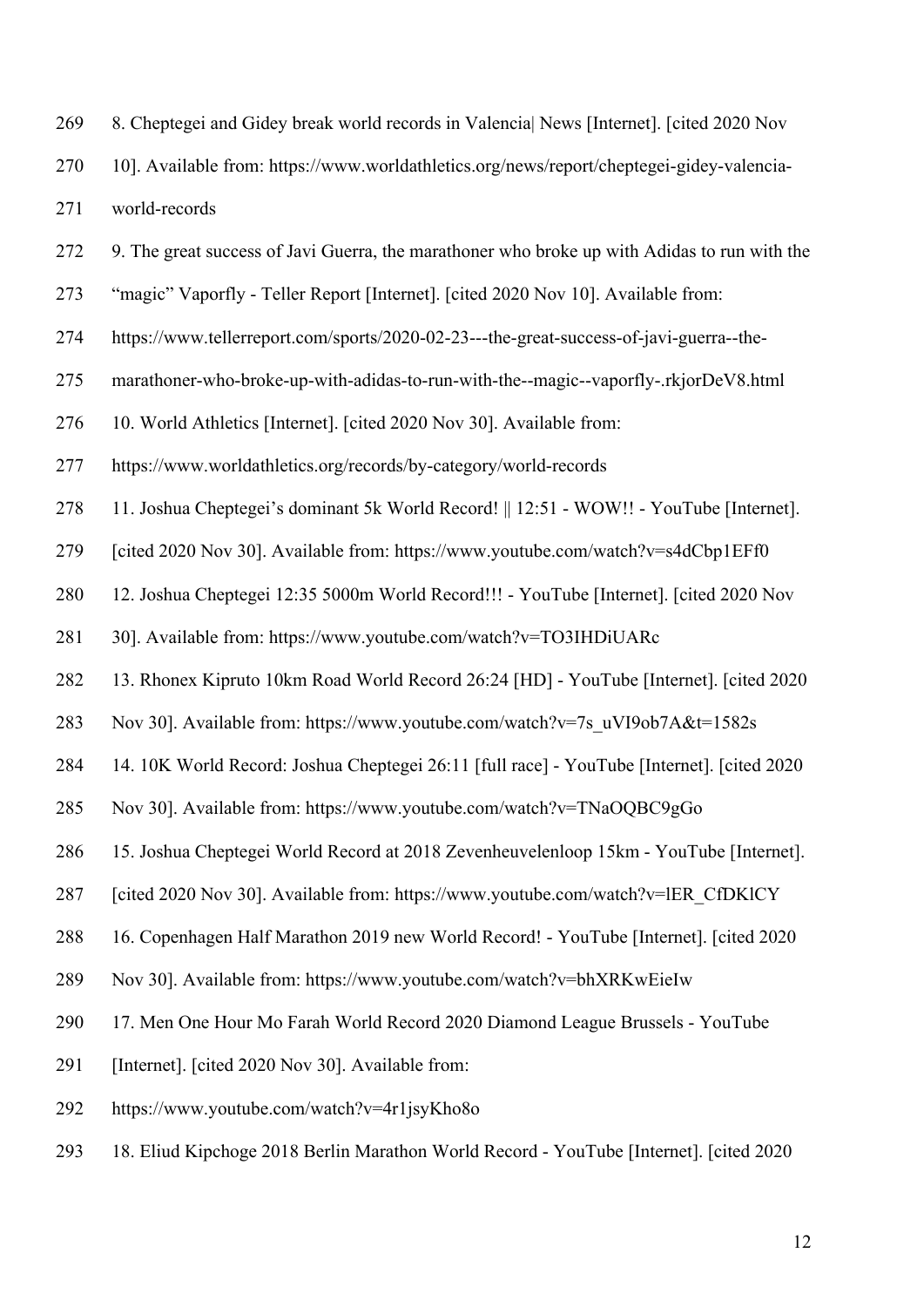- Nov 30]. Available from: https://www.youtube.com/watch?v=GpBZhK5Kpd0
- 19. Monaco Run 2019 | 2 World Records 5kmHerculis YouTube [Internet]. [cited 2020
- Nov 30]. Available from: https://www.youtube.com/watch?v=Bp3YodtONZA
- 20. 5K World Record Letesenbet Gidey 14:06 [full race] YouTube [Internet]. [cited 2020
- Nov 30]. Available from: https://www.youtube.com/watch?v=g3ZSkjojnXA
- 21. Joyciline Jepkosgei 10K World Record at Birell Prague Grand Prix 2017 YouTube
- [Internet]. [cited 2020 Nov 30]. Available from:
- https://www.youtube.com/watch?v=fAeTE5sFfSE
- 22. 15K World Record 2019 | Letesenbet Gidey YouTube [Internet]. [cited 2020 Nov 30].
- Available from: https://www.youtube.com/watch?v=qsdtJIK5dfQ
- 23. New Women's half marathon World Record! | Rak Half Marathon 2020 | Ababel Brihane
- YouTube [Internet]. [cited 2020 Nov 30]. Available from:
- https://www.youtube.com/watch?v=viuzcLv-fm4
- 24. New Women's Only Half Marathon World Record Peres Jepchirchir Gdynia, Poland
- 2020 YouTube [Internet]. [cited 2020 Nov 30]. Available from:
- https://www.youtube.com/watch?v=9k7iYbcRINc
- 25. Sifan Hassan beats Brigid Kosgei to the 1-Hour World Record! YouTube [Internet].
- [cited 2020 Nov 30]. Available from: https://www.youtube.com/watch?v=eDHToL1nPH4
- 26. Chicago Marathon World Record | Brigid Kosgei 2:14:04! YouTube [Internet]. [cited
- 2020 Nov 30]. Available from: https://www.youtube.com/watch?v=kn3y50MRGjY
- 27. Keitany sets new world record in women's marathon YouTube [Internet]. [cited 2020
- Nov 30]. Available from: https://www.youtube.com/watch?v=Skr7sGWVDmA
- 28. Adidas Adizero Adios PRO | Todo lo que debes saber [Internet]. [cited 2020 Nov 30].
- Available from: https://www.sport.es/labolsadelcorredor/adidas-adizero-adios-pro/
- 29. Adidas Adizero Adios Pro Review Doctors of running [Internet]. [cited 2020 Nov 30].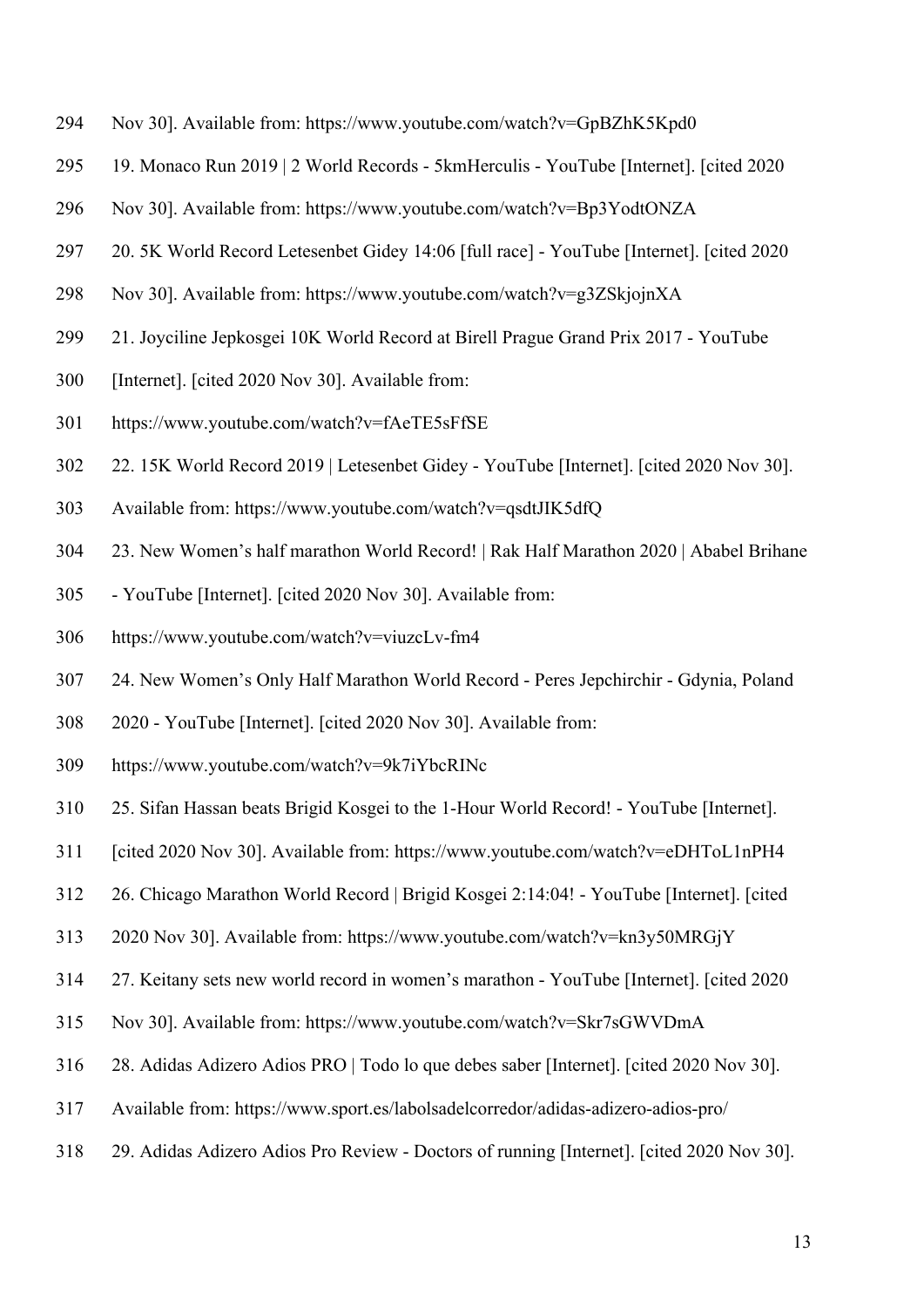- Available from: https://www.doctorsofrunning.com/2020/07/adidas-adizero-adios-pro-initial-review.html
- 30. Zapatilla de running Adizero Adios Pro Blanco adidas | adidas España [Internet]. [cited
- 2020 Nov 30]. Available from: https://www.adidas.es/zapatilla-de-running-adizero-adios-
- pro/FX1765.html
- 324 31. Pebax Powered® | Innovative Sports Equipment | Stretch Your Limits<sup>™</sup> [Internet]. [cited]
- 2020 Dec 3]. Available from: https://www.pebaxpowered.com/en/
- 32. Nike Air Zoom Alphafly Next% Review | Running Shoes Guru [Internet]. [cited 2020
- Dec 3]. Available from: https://www.runningshoesguru.com/2020/09/nike-air-zoom-alphafly-
- next-review/
- 33. Nike Air Zoom Alphafly NEXT% Review Doctors of running [Internet]. [cited 2020
- Dec 3]. Available from: https://www.doctorsofrunning.com/2020/09/nike-air-zoom-alphafly-
- next-review.html
- 34. Nike Air Zoom Alphafly NEXT% Zapatillas de competición Hombre. Nike ES
- [Internet]. [cited 2020 Nov 30]. Available from: https://www.nike.com/es/t/air-zoom-
- alphafly-next-zapatillas-de-competicion-KQKNTf/CI9925-800
- 35. Nike ZoomX Vaporfly NEXT% Performance Review » Believe in the Run [Internet].
- [cited 2020 Dec 3]. Available from: https://www.believeintherun.com/2019/08/06/nike-
- vaporfly-next-performance-review/
- 36. Nike ZoomX Vaporfly Next% Overview | Running Shoes Guru [Internet]. [cited 2020
- Dec 3]. Available from: https://www.runningshoesguru.com/overview/nike-zoomx-vaporfly-
- next/
- 37. Nike ZoomX Vaporfly NEXT% Zapatillas de running. Nike ES [Internet]. [cited 2020
- Nov 30]. Available from: https://www.nike.com/es/t/zoomx-vaporfly-next-zapatillas-de-
- running-T5qg9m/AO4568-800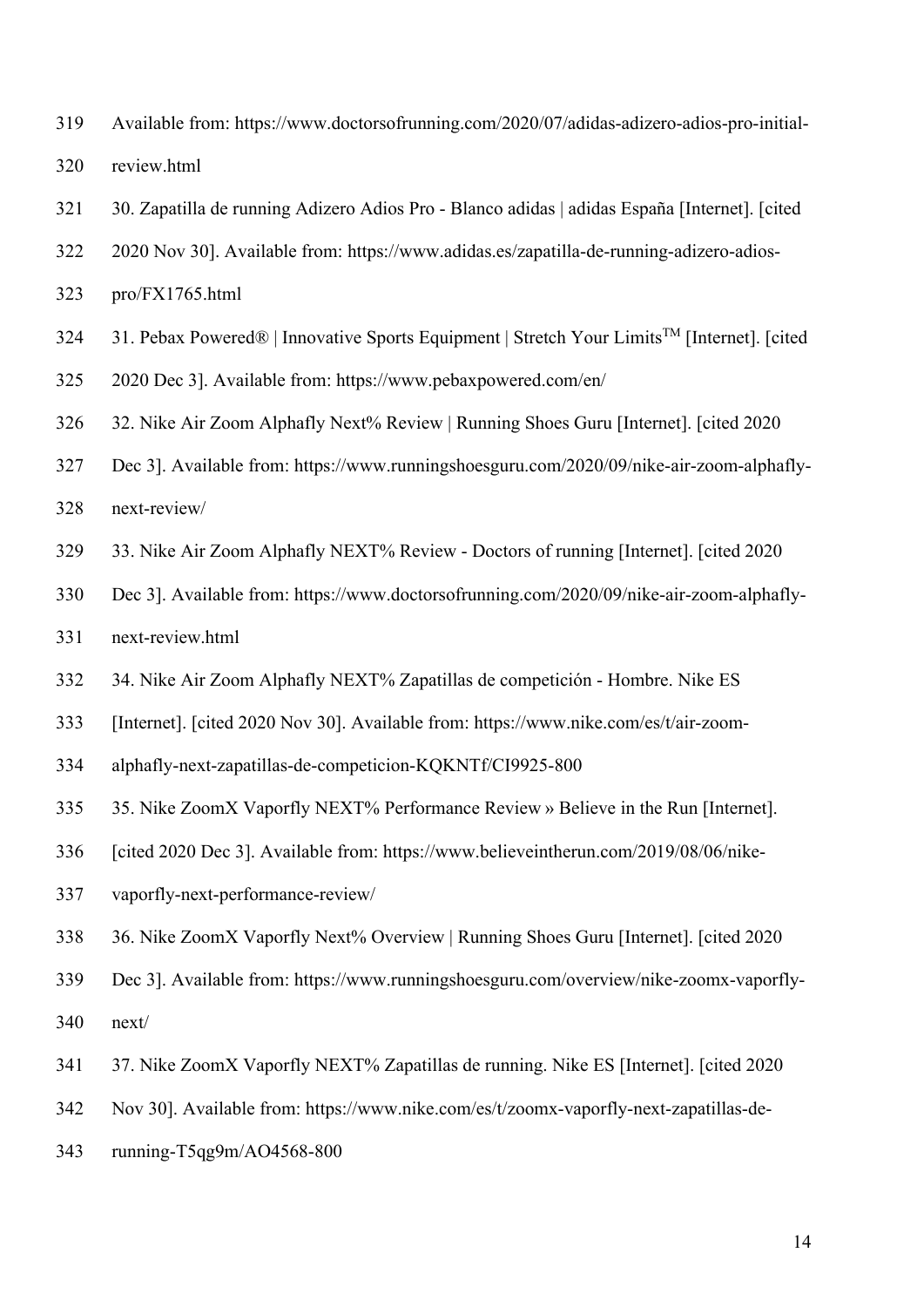- 38. Nike ZoomX Dragonfly zapatillas de running con clavos HO20 Haz tu pedido hoy y
- ahorra | SportsShoes.com [Internet]. [cited 2020 Nov 30]. Available from:
- https://www.sportsshoes.com/es-es/producto/nik17319/nike-zoomx-dragonfly-zapatillas-de-
- running-con-clavos-~-ho20/
- 39. Nike ZoomX Dragonfly Unisex White | 21RUN [Internet]. [cited 2020 Nov 30].
- Available from: https://21run.com/eu/nike-zoomx-dragonfly-unisex-cv0400-100
- 40. Joshua Cheptegei's 12:35 5,000 Meter World Record shoes are impossibly Good | Nike
- ZoomX Dragonfly YouTube [Internet]. [cited 2020 Dec 3]. Available from:
- https://www.youtube.com/watch?v=qyrLyfe-b\_A
- 41. Nike ZoomX Dragonfly Unisex Spikes Black/Blue [Internet]. [cited 2020 Nov 30].
- Available from:
- https://www.runningwarehouse.com/Nike\_ZoomX\_Dragonfly\_Unisex\_Spikes/descpage-
- NZMZD01.html
- 42. Nike Air Zoom Victory Unisex Spikes White/Crimson/Blk [Internet]. [cited 2020 Dec 3]. Available from:
- https://www.runningwarehouse.com/Nike\_Air\_Zoom\_Victory\_Unisex\_Spikes/descpage-
- NZVUS01.html
- 43. Saucony Endorphin Pro Multiple Tester Review Doctors of running [Internet]. [cited
- 2020 Nov 30]. Available from: https://www.doctorsofrunning.com/2020/03/saucony-
- endorphin-pro-review.html
- 44. Men's Endorphin Pro Endorphin Pro | Saucony [Internet]. [cited 2020 Nov 30].
- Available from: https://www.saucony.com/en/endorphin-
- pro/44571M.html?dwvar\_44571M\_color=S20598-10#start=1
- 45. Las 10 partes de unas Asics Running [Internet]. [cited 2020 Nov 30]. Available from:
- https://running.es/las-10-partes-de-unas-asics/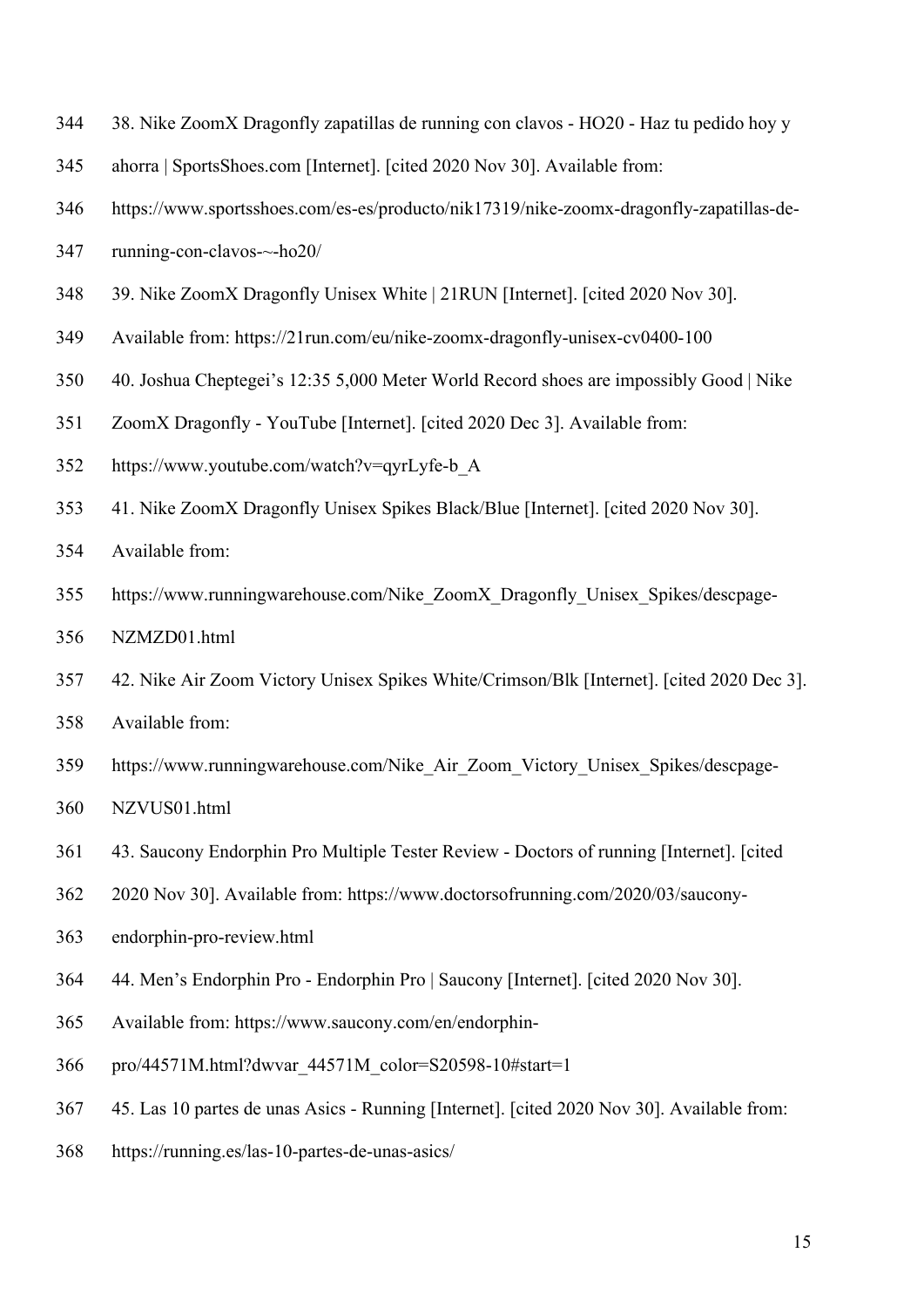- 46. Asics Metaracer Performance Review » Believe in the Run [Internet]. [cited 2020 Nov
- 30]. Available from: https://www.believeintherun.com/2020/03/31/asics-metaracer-
- performance-review/
- 47. Asics MetaRacer: Características Zapatillas Running | Runnea [Internet]. [cited 2020
- Nov 30]. Available from: https://www.runnea.com/zapatillas-running/asics/metaracer/6391/
- 48. Skechers GOrun Speed Elite Hyper Review | Running Shoes Guru [Internet]. [cited 2020
- Dec 2]. Available from: https://www.runningshoesguru.com/2020/03/skechers-gorun-speed-
- elite-hyper-review/
- 49. Skechers Skechers GOrun Speed Elite Hyper [Internet]. Available from:
- https://www.skechers.com/men/shoes/skechers-gorun-speed-elite-hyper/55221.html
- 50. Brooks Hyperion Elite Análisis a fondo y opiniones en Foroatletismo.com [Internet].
- [cited 2020 Dec 2]. Available from: https://www.foroatletismo.com/zapatillas/brooks-
- hyperion-elite/
- 51. Brooks Hyperion Elite | Unisex Running Shoes | Brooks Running [Internet]. [cited 2020
- Dec 2]. Available from: https://www.brooksrunning.com/en\_us/hyperion-elite-unisex-
- running-shoe/100032.html
- 52. Brooks Hyperion Elite 2: Características y review Foroatletismo.com [Internet]. [cited
- 2020 Dec 2]. Available from: https://www.foroatletismo.com/zapatillas/brooks-hyperion-elite-2/
- 53. Brooks Hyperion Elite 2 | Unisex Running Shoes | Brooks Running [Internet]. [cited 2020
- Dec 2]. Available from: https://www.brooksrunning.com/en\_us/hyperion-elite-2-unisex-
- running-shoe/100037.html
- 54. New Balance FuelCell RC Elite Review | Running Shoes Guru [Internet]. [cited 2020 Dec
- 3]. Available from: https://www.runningshoesguru.com/2020/10/new-balance-fuelcell-rc-
- elite-review/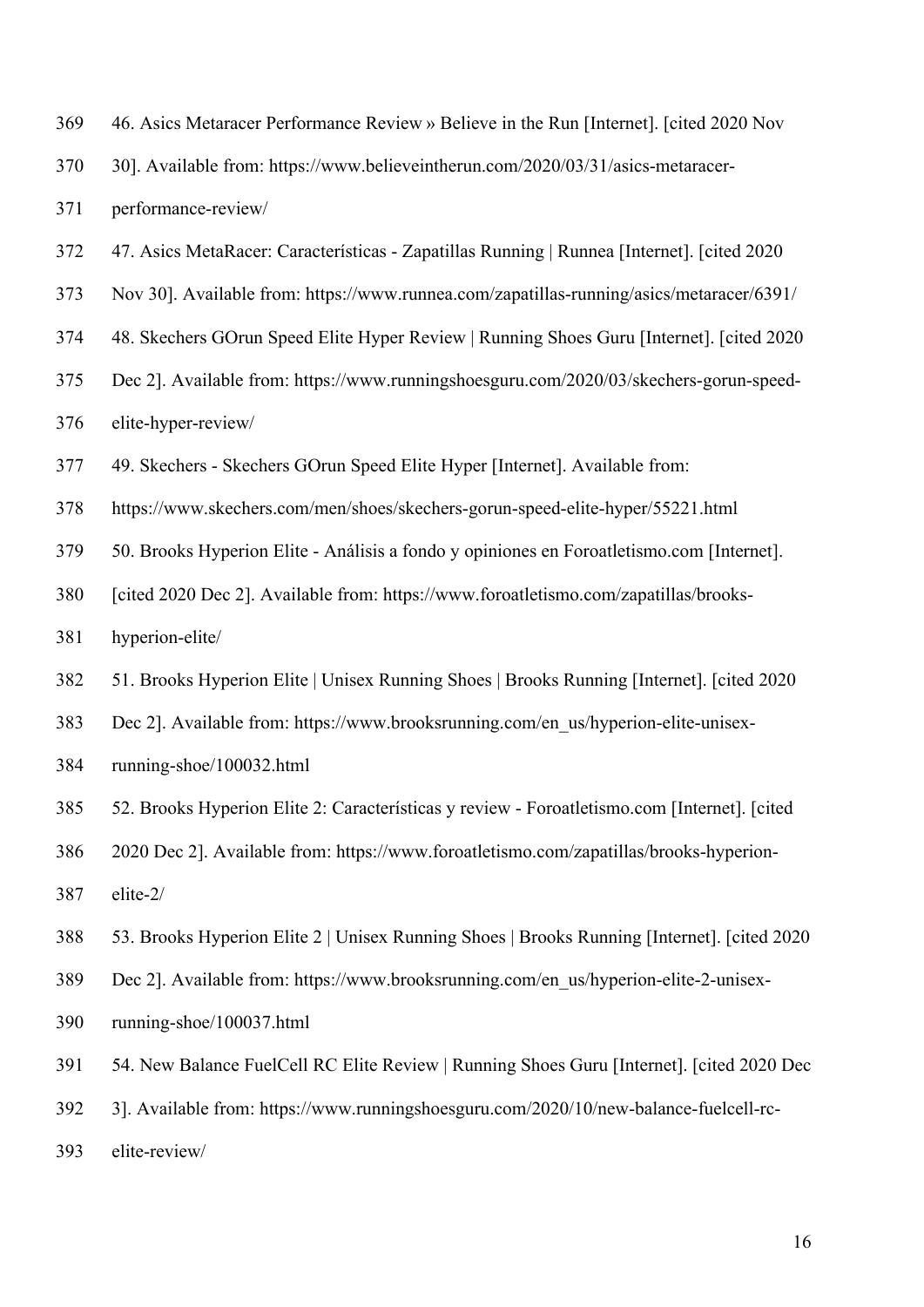| 394 | 55. Road Trail Run: New Balance FuelCell RC Elite Multi Tester Review: A Balanced,           |
|-----|----------------------------------------------------------------------------------------------|
| 395 | Satisfying and Smooth Blend of Performance, Light Weight, and Comfort [Internet]. [cited]    |
| 396 | 2020 Dec 3]. Available from: https://www.roadtrailrun.com/2020/09/new-balance-fuelcell-      |
| 397 | rc-elite-multi.html                                                                          |
| 398 | 56. Las Fuel Cell RC Elite de New Balance para conquistar el maratón [Internet]. [cited 2020 |

- Dec 3]. Available from: https://www.runnersworld.com/es/zapatillas-correr-material-
- deportivo/a31034273/zapatillas-new-balance-fuel-cell-rc-elite-running-opiniones/
- 57. Running Shoe Reviews: ON Cloudboom Runner's Tribe [Internet]. [cited 2020 Dec 3].
- Available from: https://www.runnerstribe.com/shoe-reviews/running-shoe-reviews-on-
- cloudboom/
- 58. Cloudboom: carbon fiber plate racing shoes | On [Internet]. [cited 2020 Dec 3]. Available
- from: https://www.on-running.com/es-es/products/cloudboom
- 59. Hoka One One Carbon X | Shoe Reviews [Internet]. [cited 2020 Dec 3]. Available from:
- https://www.runnersworld.com/gear/a27495253/hoka-one-one-carbon-x/
- 60. Carbon X [Internet]. [cited 2020 Dec 3]. Available from:
- https://www.hokaoneone.eu/es/es/hombre-caminata/carbon-
- x/1102886.html?dwvar\_1102886%09\_color=ABEP
- 61. Nigg BM, Segesser B. Orthopedic and biomechanical concepts of sports shoe
- construction. Med Sci Sports Exerc. 1992;24:595–602.
- 62. Nigg BM, Stefanyshyn D, Denoth J. Mechanical considerations of work and energy.
- Biomech Biol Mov. 2000;5–18.
- 63. Stefanyshyn D, Fusco C. Increased shoe bending stiffness increases sprint performance.
- Sport Biomech. 2004;3:55–66.
- 64. Stefanyshyn DJ, Nigg BM. Mechanical energy contribution of the metatarsophalangeal
- 418 joint to running and sprinting. J Biomech. 1997;30:1081–5.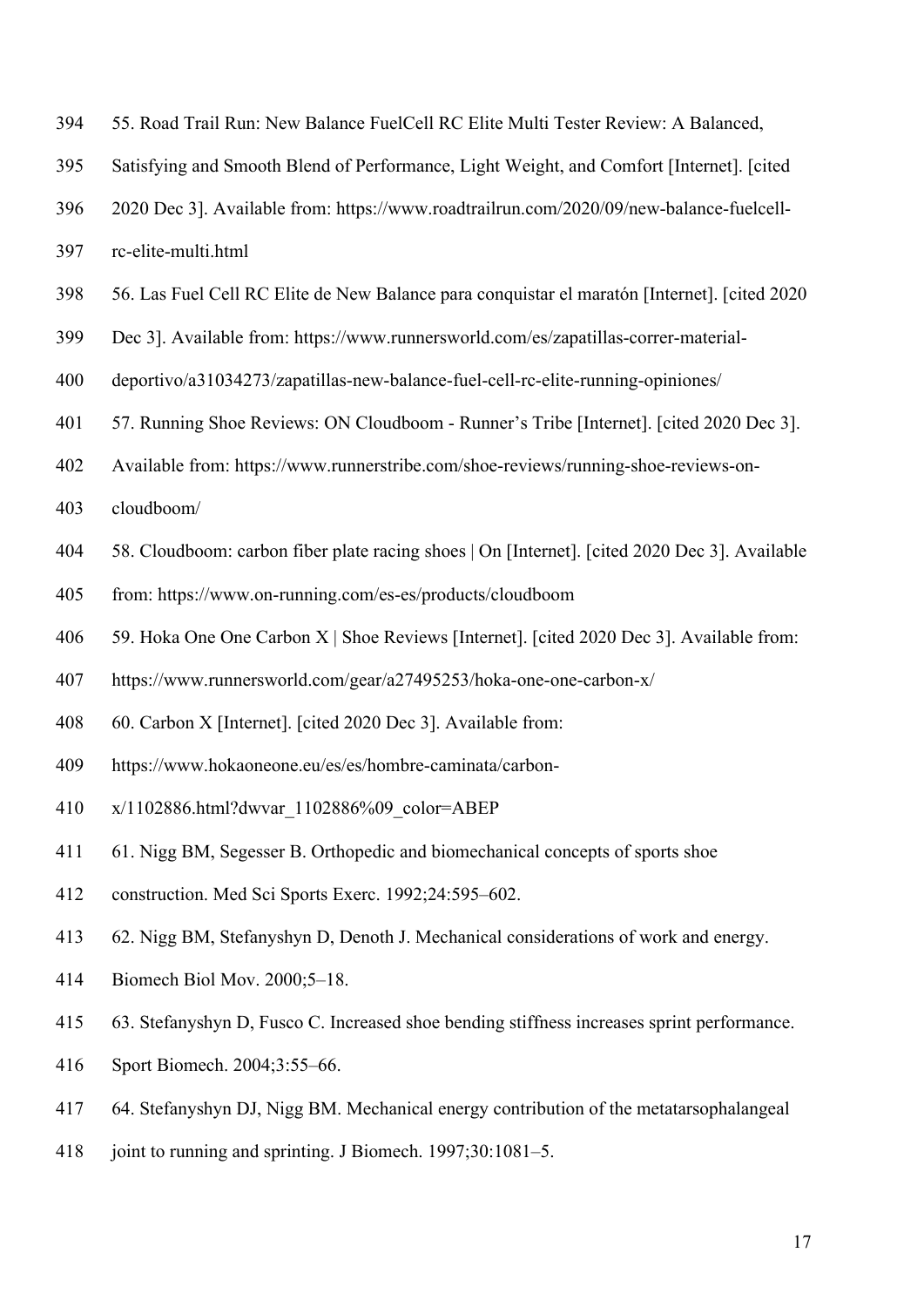- 65. Burns GT, Tam N. Is it the shoes? A simple proposal for regulating footwear in road
- running. Br J Sport Med. 2019;bjsports-2018-100480.
- 66. Hoogkamer W, Kipp S, Frank JH, Farina EM, Luo G, Kram R. A comparison of the
- energetic cost of running in marathon racing shoes. Sports Med. 2018;48:1009–19.
- 67. Wang L, Hong Y, Li JX. Durability of running shoes with ethylene vinyl acetate or
- polyurethane midsoles. J Sports Sci. 2012;30:1787–92.
- 68. Weyand PG. Now Afoot: Engineered Running Economy. J Appl Physiol. 2020;128:1083.
- 69. Kealy K, Katz J. Nike Says Its \$250 Running Shoes Will Make You Run Much Faster.
- What if That's Actually True? [Internet]. New York Times. 2018. Available from:
- https://www.nytimes.com/section/upshot
- 70. Guinness J, Bhattacharya D, Chen J, Chen M, Loh A. An observational study of the effect
- of Nike Vaporfly shoes on marathon performance. arXiv. 2020.
- 71. Barnes KR, Kilding AE. A Randomized Crossover Study Investigating the Running
- Economy of Highly-Trained Male and Female Distance Runners in Marathon Racing Shoes
- versus Track Spikes. Sports Med. 2019;49:331–42.
- 72. Hunter I, McLeod A, Valentine D, Low T, Ward J, Hager R. Running economy,
- mechanics, and marathon racing shoes. J Sport Sci. 2019;37:2367–73.
- 73. Raichlen DA, Armstrong H, Lieberman DE. Calcaneus length determines running
- economy: Implications for endurance running performance in modern humans and
- Neandertals. J Hum Evol. 2011;60:299–308.
- 74. Steudel-Numbers KL, Weaver TD, Wall-Scheffler CM. The evolution of human running:
- Effects of changes in lower-limb length on locomotor economy. J Hum Evol. 2007;53:191–6.
- 75. Lucia A, Esteve-Lanao J, Oliván J, Gómez-Gallego F, San Juan AF, Santiago C, et al.
- Physiological characteristics of the best Eritrean runners—exceptional running economy.
- Appl Physiol Nutr Metab. 2006;31:530–40.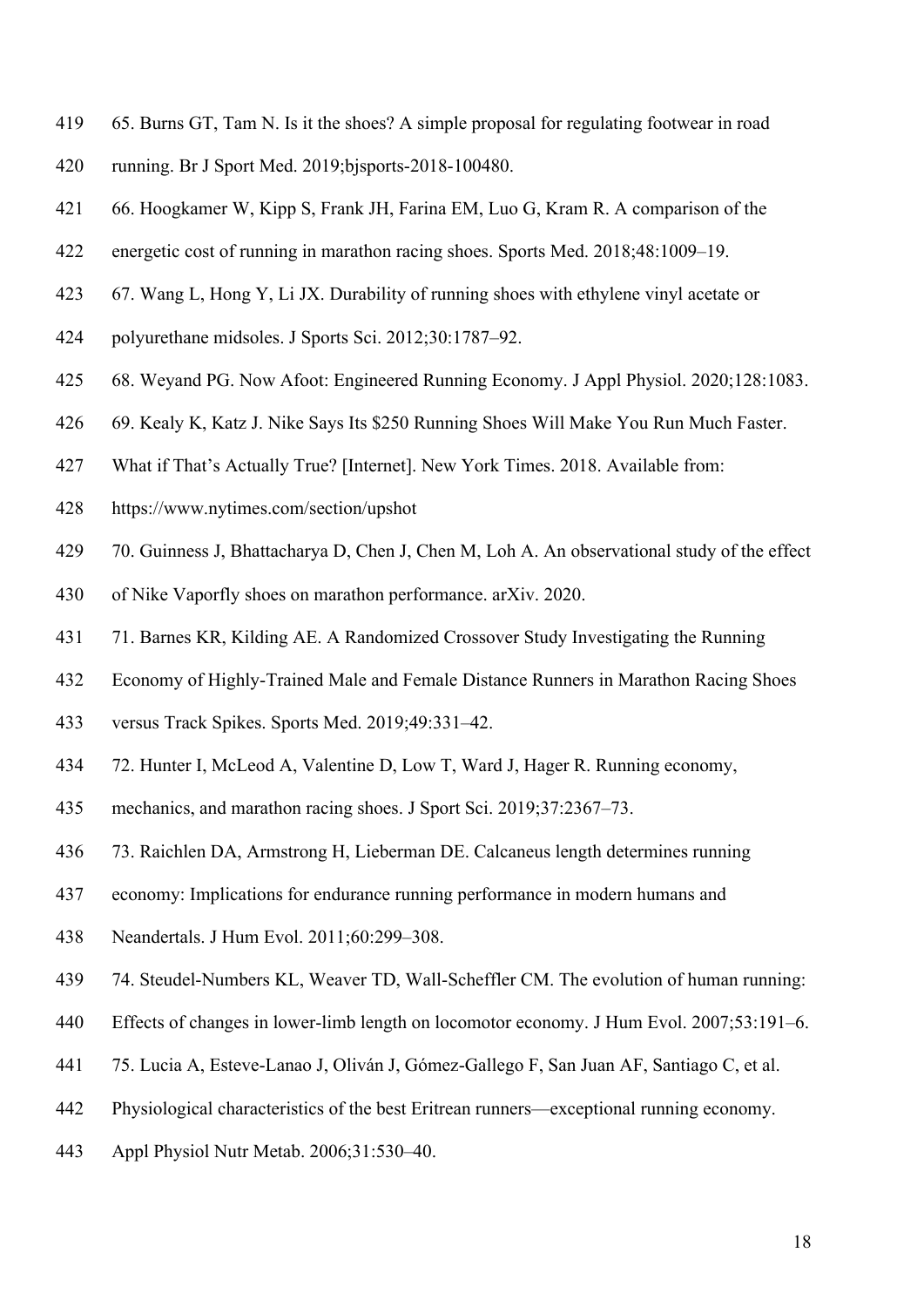- 76. Mooses M, Mooses K, Haile DW, Durussel J, Kaasik P, Pitsiladis YP. Dissociation
- between running economy and running performance in elite Kenyan distance runners. J Sport Sci. 2015;33:136–44.
- 77. Sleivert GG, Rowlands DS. Physical and physiological factors associated with success in the triathlon. Sports Med. 1996; 22(1):8–18.
- 78. Pontzer H. A new model predicting locomotor cost from limb length via force production.
- J Exp Biol. 2005;208:1513–24.
- 79. Pontzer H. Predicting the energy cost of terrestrial locomotion: A test of the LiMb model
- in humans and quadrupeds. J Exp Biol; 2007;210:484–94.
- 80. Pontzer H. Effective limb length and the scaling of locomotor cost in terrestrial animals. J
- Exp Biol. 2007;210:1752–61.
- 81. Sun X, Lam WK, Zhang X, Wang J, Fu W. Systematic review of the role of footwear
- constructions in running biomechanics: Implications for running-related injury and
- performance. J Sport Sci Med. 2020;19(1):20–37.
- 82. London Marathon: Kenenisa Bekele to miss race because of injury BBC Sport
- [Internet]. [cited 2020 Oct 3]. Available from: https://www.bbc.com/sport/athletics/54386018
- 83. Haile DW, Durussel J, Mekonen W, Ongaro N, Anjila E, Mooses M, et al. Effects of EPO
- on Blood Parameters and Running Performance in Kenyan Athletes. Med Sci Sport Exerc.
- 2019;51:299–307.
- 84. Durussel J, Daskalaki E, Anderson M, Chatterji T, Wondimu DH, Padmanabhan N, et al.
- Haemoglobin mass and running time trial performance after recombinant human
- erythropoietin administration in trained men. PLoS One. 2013;8:e56151.
- 85. World Athletics. World Athletics modifies rules governing competition shoes for elite
- athletes [Internet]. [cited 2020 Feb 17]. Available from:
- https://www.worldathletics.org/news/press-release/modified-rules-shoes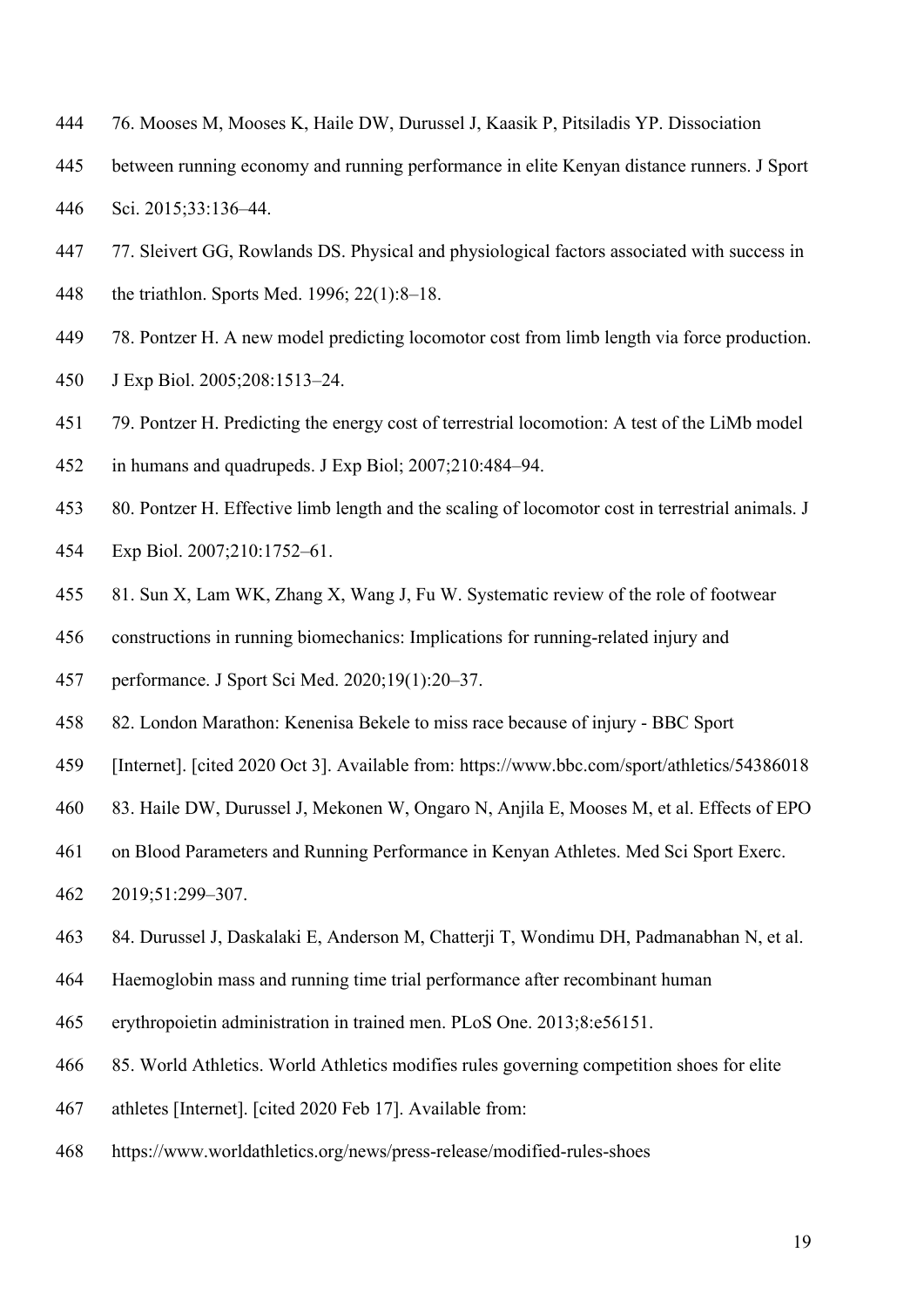- 86. Alphafly NEXT%. Nike.com [Internet]. [cited 2020 Nov 10]. Available from:
- https://www.nike.com/running/alphafly
- 87. Kelland K. Nike Vaporflys: World Athletics set to clamp down on 'technological doping'
- | The Independent [Internet]. [cited 2020 Apr 2]. Available from:
- https://www.independent.co.uk/sport/general/athletics/nike-vaporflys-world-athletics-record-
- rules-soles-latest-news-a9299951.html
- 88. Joyner MJ, Hunter SK, Lucia A, Jones AM. Physiology and fast marathons. J Appl
- Physiol. 2020;128:1065–8.
- 89. Olympic Games postponed to 2021 [Internet]. [cited 2020 Nov 10]. Available from:
- https://tokyo2020.org/en/news/joint-statement-from-international-olympic-committee-and-
- tokyo2020
- 90. Full Body Swimsuit Now Banned for Professional Swimmers ABC News [Internet].
- [cited 2020 Nov 10]. Available from: https://abcnews.go.com/Politics/full-body-swimsuit-
- now-banned-professional-swimmers/story?id=9437780
- 91. The Puma shoe that upended the 1968 Olympics and threatened Adidas Sports
- Illustrated [Internet]. [cited 2020 Sep 24]. Available from: https://www.si.com/track-and-
- field/2019/11/15/puma-shoe-upended-1968-olympics
- 92. Wood DW. An Experimental Test of the Puma Model Number 296 Brush Spike Shoe and
- the Mexico Puma Model Number 295 Standard Four Spike Shoe as to Their Effect on Sprint
- Running. Ohio University; 1972.
-